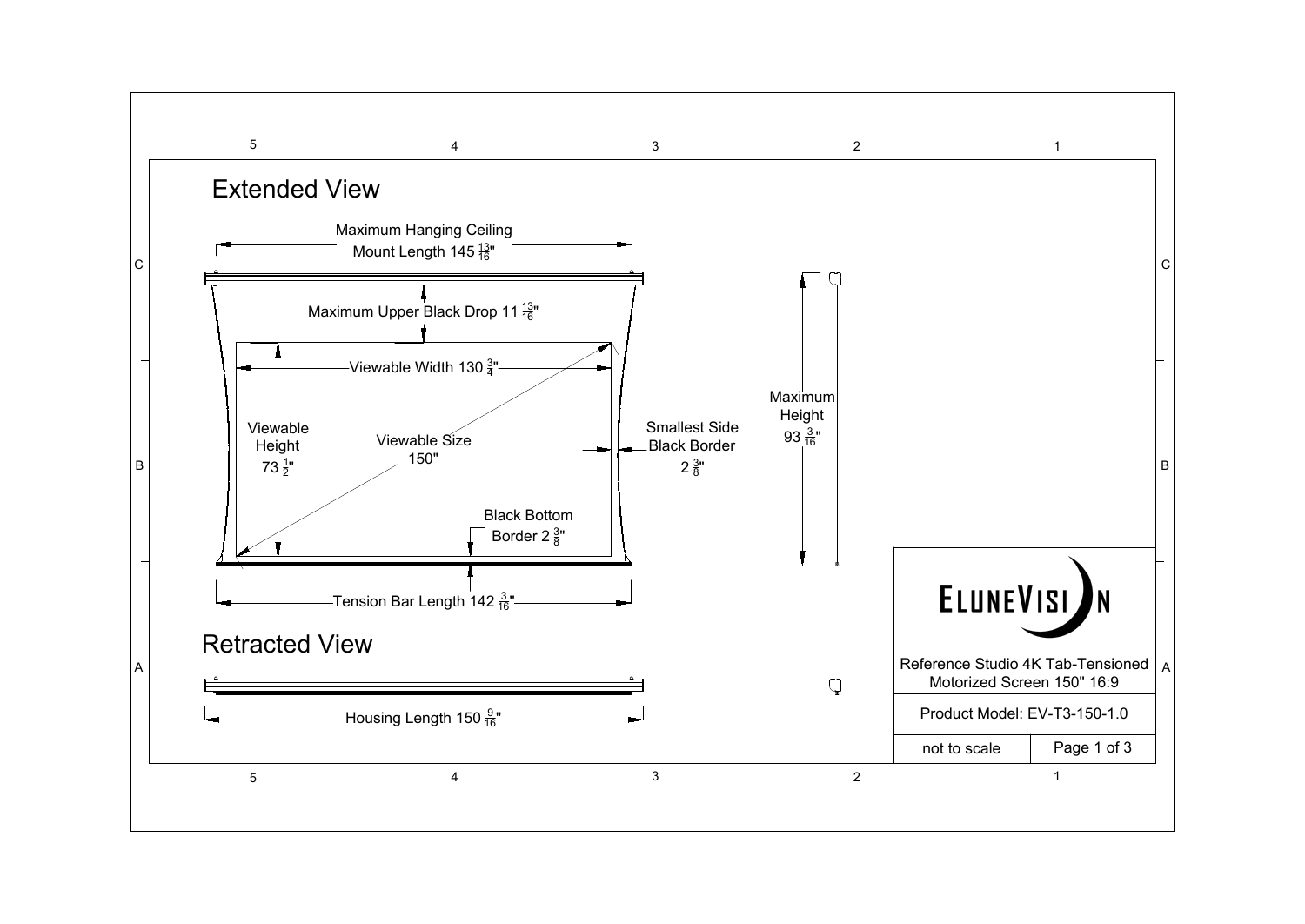

# Left Side of Housing

 $\mathbb{R}$ 



Learn Key Wall Control Port Wired Trigger Port

# $\frac{4}{3}$  and  $\frac{2}{1}$ Mounting Bracket Holes for ceiling mount Lip that latches onto housing ELUNEVISI Reference Studio 4K Tab-Tensioned | A | Motorized Screen 150" 16:9 Product Model: EV-T3-150-1.0 not to scale Page 2 of 3  $\frac{4}{3}$  and  $\frac{2}{1}$